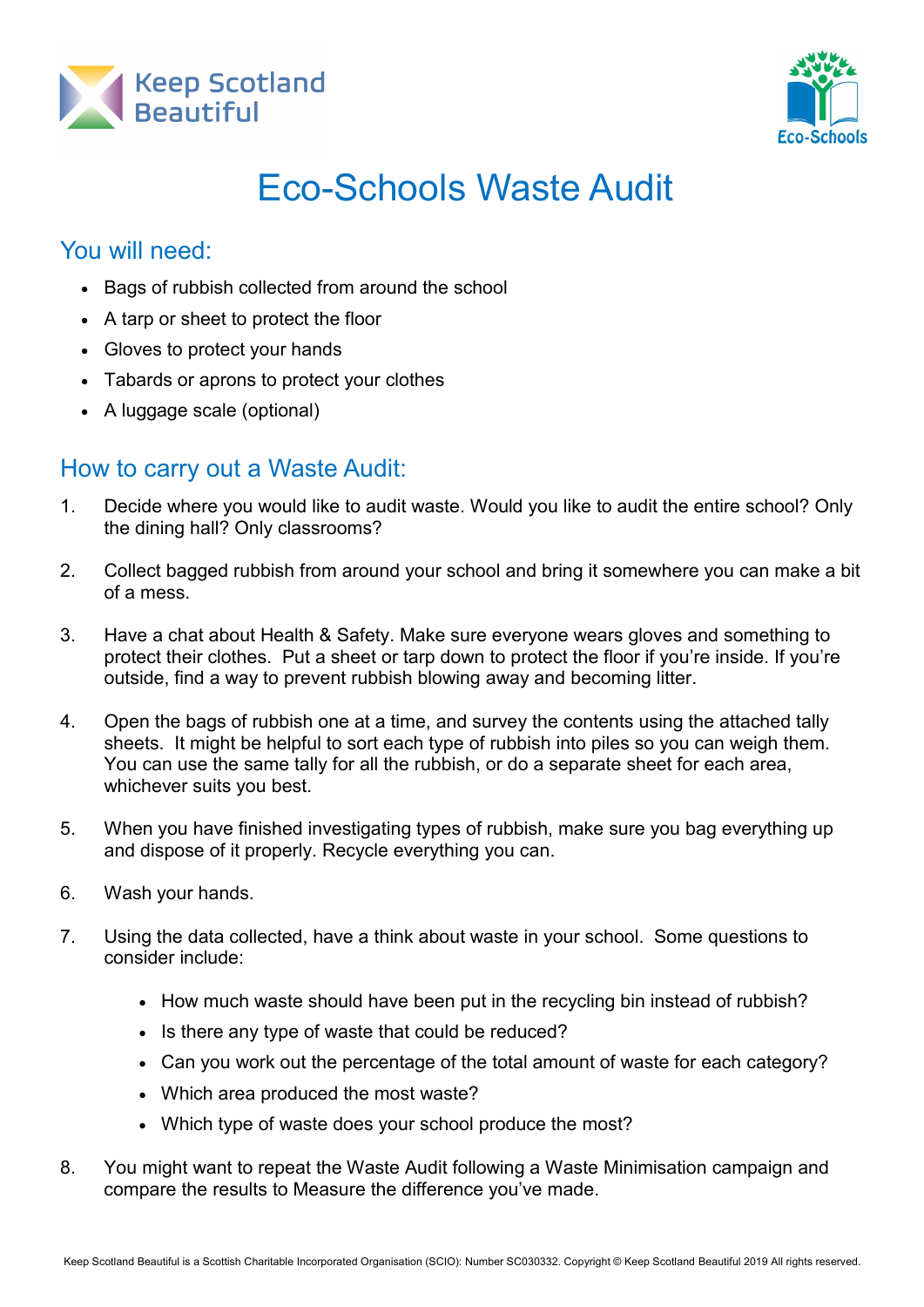



## Eco-Schools Waste Audit

| <b>School Name:</b>                               |                                 |                    |
|---------------------------------------------------|---------------------------------|--------------------|
| Date:                                             |                                 |                    |
| Who is carrying<br>out the Waste<br>Audit?        |                                 |                    |
| <b>Total amount of</b><br><b>Waste collected</b>  | <b>BAGS</b>                     | KG                 |
| How much<br>waste could<br>have been<br>recycled? |                                 |                    |
| <b>Area</b>                                       | <b>Number of bags collected</b> | <b>Weight (kg)</b> |
| Classrooms                                        |                                 |                    |
| <b>Dining Hall</b>                                |                                 |                    |
| <b>Staff Room</b>                                 |                                 |                    |
|                                                   |                                 |                    |
|                                                   |                                 |                    |
|                                                   |                                 |                    |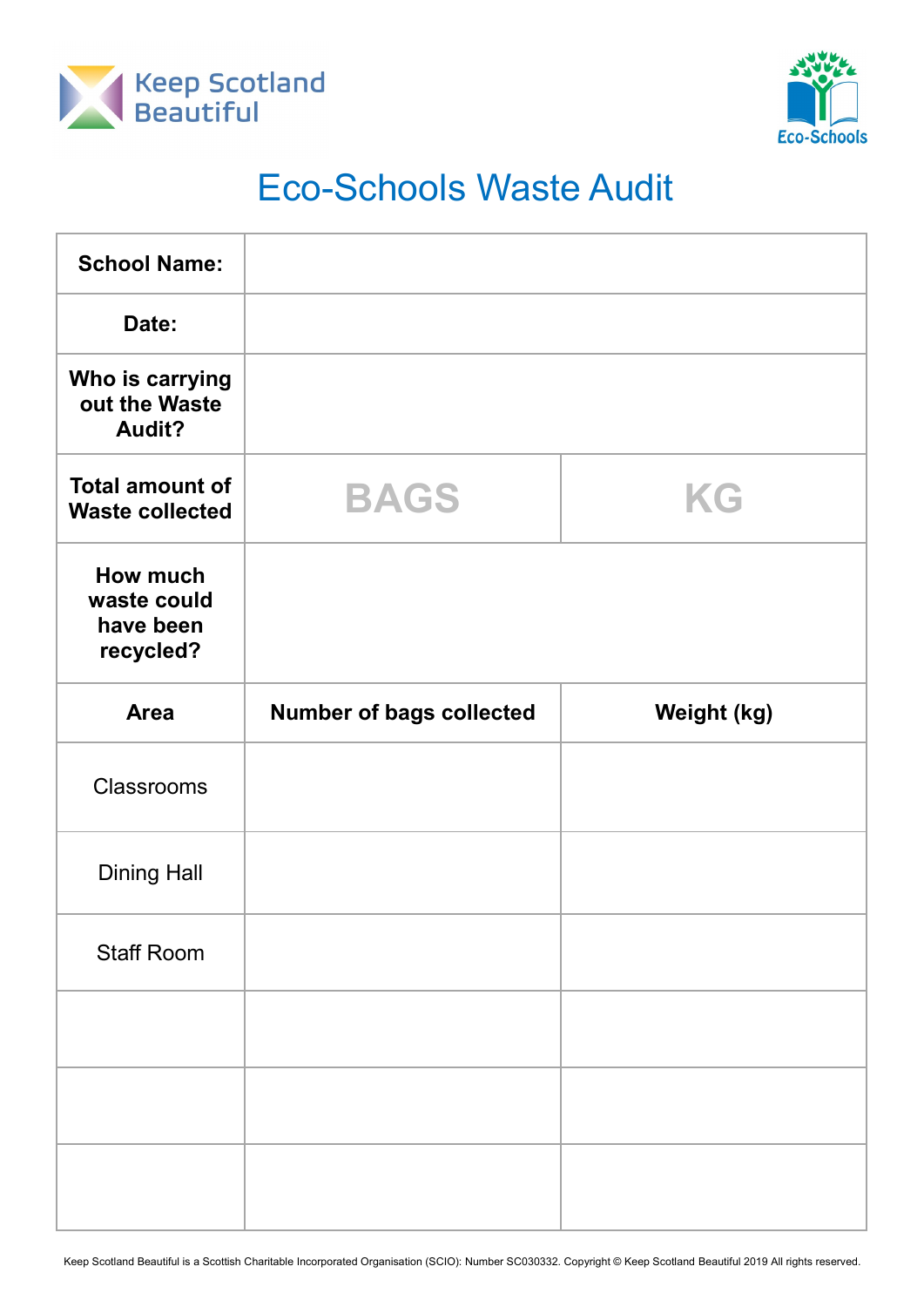| Category                 | <b>Type</b>                          |                | Count | Weight |
|--------------------------|--------------------------------------|----------------|-------|--------|
| <b>Drinks</b><br>related | Plastic bottle                       | plastic bottle |       |        |
|                          | Glass bottle                         | glass bottle   |       |        |
|                          | Can                                  | drink tin      |       |        |
|                          | Coffee Cup                           | takeout coffee |       |        |
|                          | Takeaway<br>soft drink cup           | drink          |       |        |
|                          | Carton                               | drink carton   |       |        |
| Food<br>related          | Takeaway<br>boxes                    | takeaway       |       |        |
|                          | Sweetie and<br>chocolate<br>wrappers | chocolate bar  |       |        |
|                          | Crisp packets                        | crisp packet   |       |        |
|                          | <b>Discarded</b><br>food             | apple core     |       |        |

Keep Scotland Beautiful is a Scottish Charitable Incorporated Organisation (SCIO): Number SC030332. Copyright © Keep Scotland Beautiful 2019 All rights reserved.